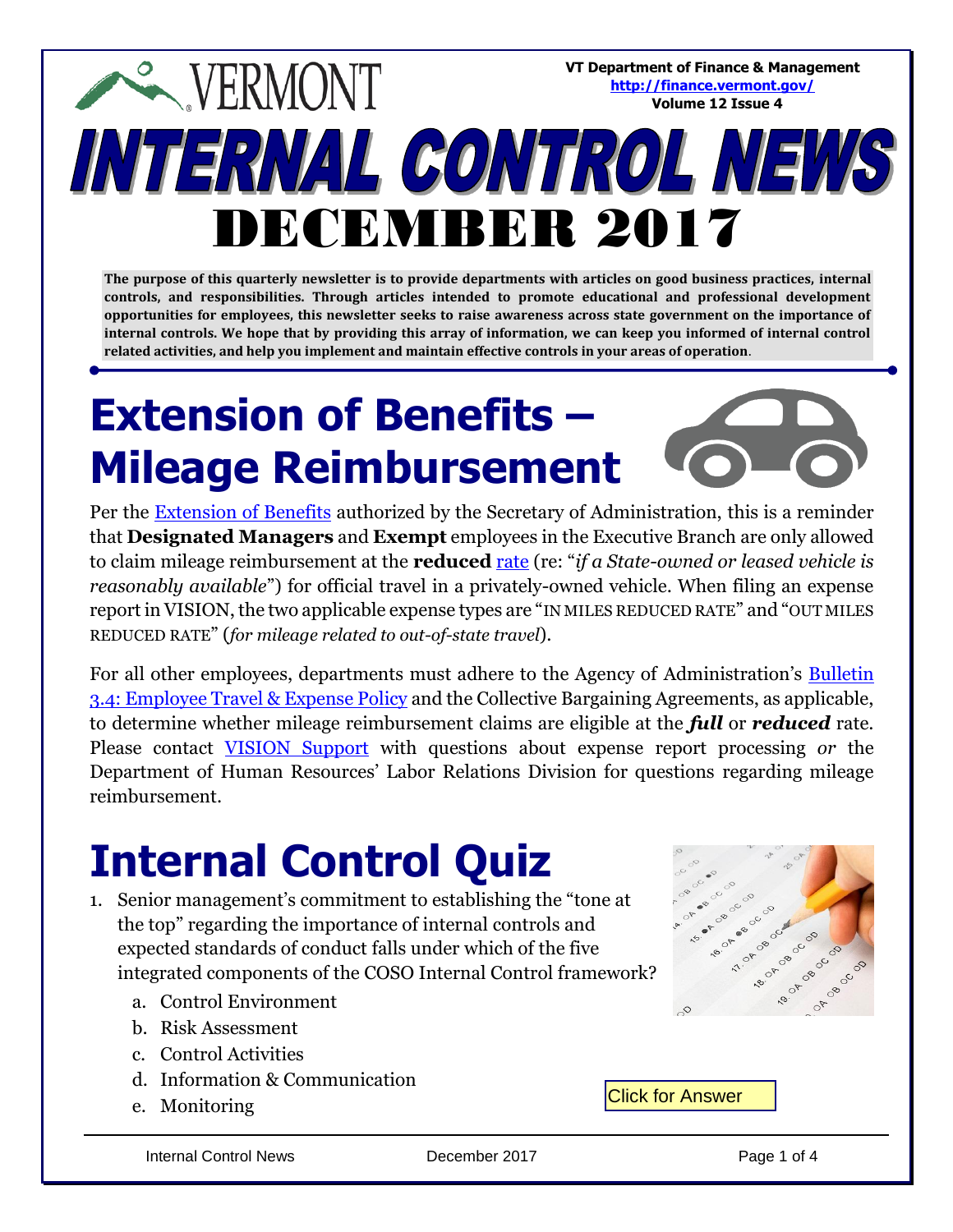2. Patents, easements, software and timber rights are all examples of:

- a. Capital Assets
- b. Infrastructure Assets
- c. Intangible Assets
- d. Non-Capital Assets
- 3. The IRS form "Request for Taxpayer Identification Number and Certification" is commonly referred to as a:
	- a. 1099-MISC
	- b. W-2
	- c. W-4
	- d. W-9
- 4. Per the Agency of Administration's Bulletin 3.4: Employee Travel & Expense Policy, out-ofstate employee travel requiring an overnight stay must be authorized in advance via an official Travel Authorization form.
	- a. True
	- b. False
- 5. Which of the following control activities is not a preventative control?
	- a. Approving a purchase order prior to the commitment of funds
	- b. Performing a physical inventory of fixed assets
	- c. Securing cash receipts in a locked safe
	- d. Verifying a participant's eligibility before authorizing services
- 6. The "Fraud Triangle" (*re: Donald Cressey, criminologist*), a model for explaining the factors typically present in occupational fraud cases, consists of the three elements: Pressure, Opportunity and \_\_\_\_\_\_\_.
	- a. Authorization
	- b. Collusion
	- c. Deception
	- d. Rationalization
- Click for Answer
- 7. Per F&M's VISION Procedure #8: Void Check, when in possession of a VISION vendor check that is invalid (e.g., *error in payee*) or no longer needed (e.g., *purchase cancelled*) departments shall:
	- a. Deposit the check and process a refund of expenditure.
	- b. Destroy the check and notify Finance & Management.
	- c. Return the check to the State Treasurer's Office for processing.
	- d. Any of the above methods are acceptable.

Click for Answer

Click for Answer

Click for Answer

Click for Answer

Click for Answer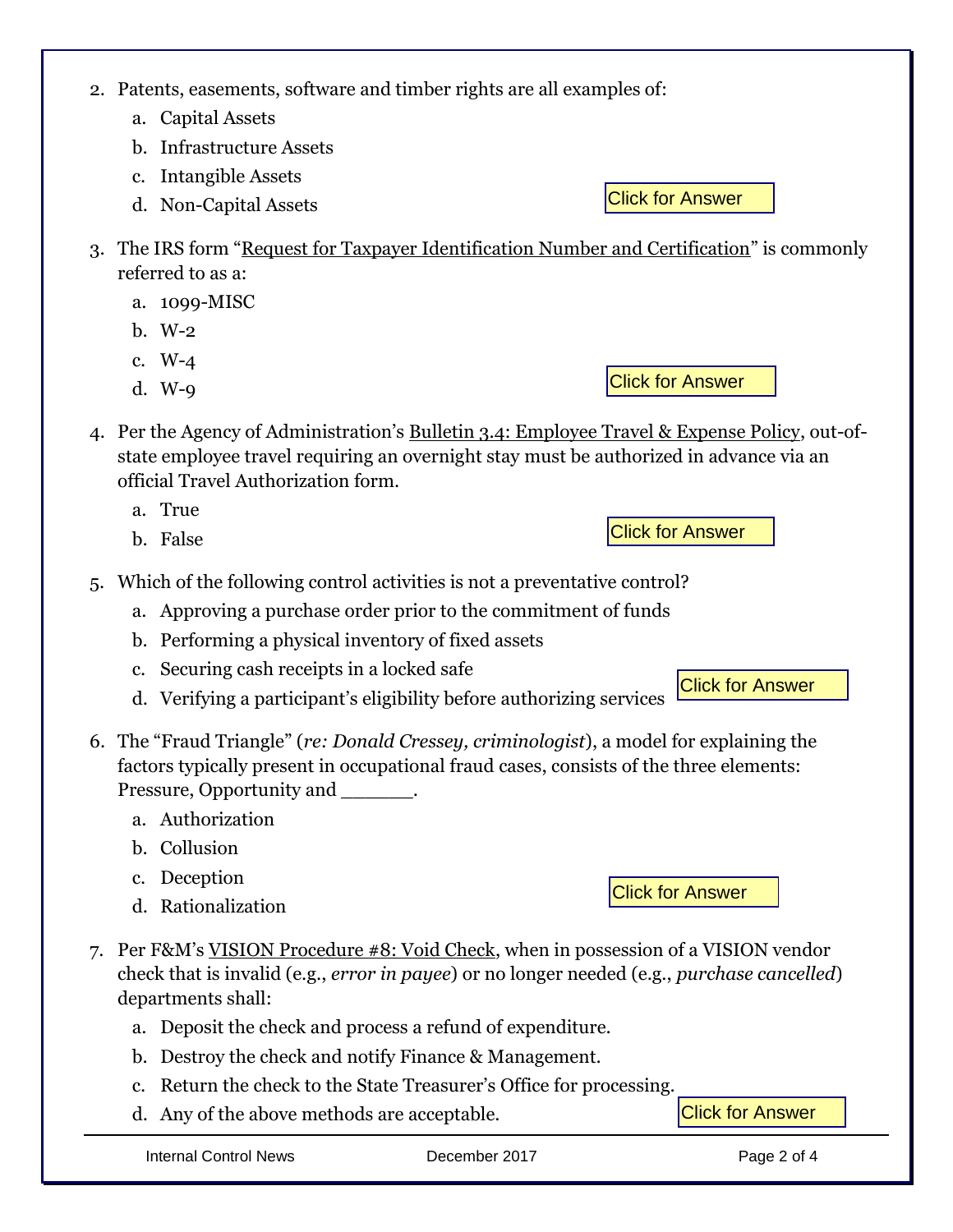8. The most negative opinion that an auditor can express on the financial statements is a/an:

- a. Adverse opinion.
- b. Disclaimer.
- c. Qualified opinion.
- d. Unqualified (unmodified) opinion.

## **Internal Controls à la Yogi Berra**

The article below is re-printed (in-part) with permission of the Minnesota Management & Budget's Internal Control & Accountability Unit.

New York Yankees legend and baseball hall of famer Yogi Berra [1925-2015] is famous for his remarkable sports career and for his many paradoxical expressions that became fondly known as "Yogi-isms". Here are some well-known **Yogi-isms** with an internal control twist:



Click for Answer

#### *"If you don't know where you are going, you might wind up someplace else."*

How do you know how strong and robust your internal control system is? Doing a risk assessment provides a baseline of current controls and identifies control gaps. It also will help you pinpoint the key control activities. Assessing risk shows you where you are going and what you need to do to get there.

#### *"You can observe a lot by just watching."*

All employees must be control conscious. Supervisors should be aware of key control activities and actively review to ensure employees are consistently performing those key activities. Frontline employees are in the best position to identify and mitigate vulnerabilities as they go about their day-to-day activities. As a result, supervisors should listen to and follow up on employee comments about potential problems and weaknesses in their processes and programs.

#### *"Pair up in threes."*

An important internal control activity is separation of duties. One person should never have complete control over an entire business process. Instead, you should build in independent checks and balances. The most effective segregation of duties separates three functions: recording, custody, and authorization. If this is not possible, the process should include at least two people, to provide an independent "second set of eyes."

#### *"It's like déjà vu all over again."*

You must monitor your internal controls. Systems, personnel, and legal changes can introduce new risks or make existing control activities ineffective or obsolete. If not reviewed and reassessed, control systems degrade over time and become less effective, leaving your programs vulnerable.